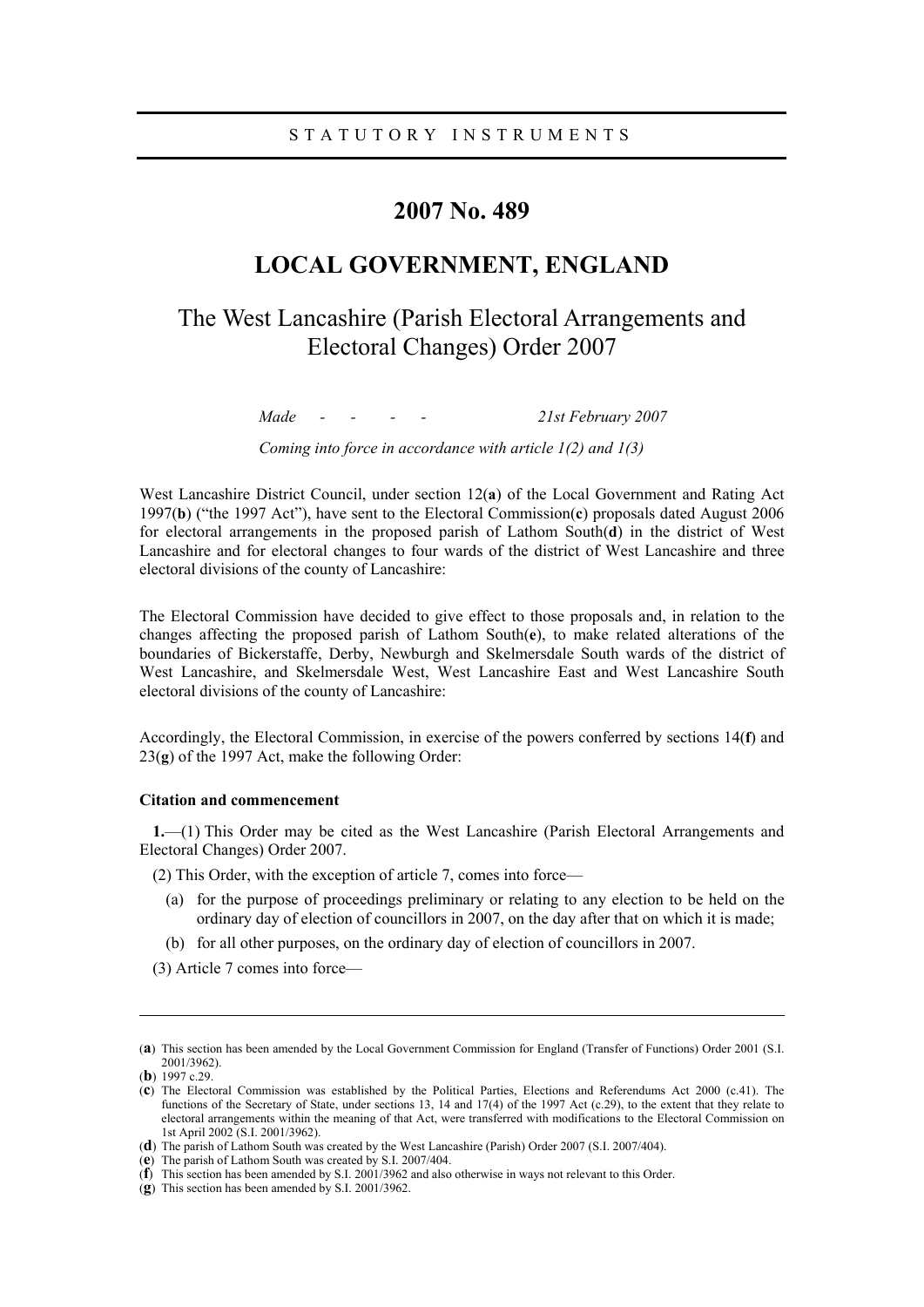- (a) for the purpose of proceedings preliminary or relating to any election to be held on the ordinary day of election of councillors in 2009, on 15th October 2008;
- (b) for all other purposes, on the ordinary day of election of councillors in 2009.

#### **Interpretation**

**2.** In this Order—

"county" means the county of Lancashire;

"district" means the district of West Lancashire;

"existing", in relation to a district ward, means the district ward as it exists on the date this Order is made;

"map" means the map marked "Map referred to in the West Lancashire (Parish Electoral Arrangements and Electoral Changes) Order 2007", of which prints are available for inspection at the principal office of the Electoral Commission;

"ordinary day of election of councillors" has the meaning given by section 37 of the Representation of the People Act 1983(**a**);

"registration officer" means an officer appointed for the purpose of, and in accordance with, section 8(**b**) of the Representation of the People Act 1983.

#### **Parish and district elections**

**3.**—(1) The election of all parish councillors for the parish of Lathom South shall be held on the ordinary day of election of councillors in 2007(**c**).

(2) The term of office of the district councillor elected on the ordinary day of election of councillors in 2006 for Newburgh district ward(**d**) shall be one year.

(3) The election of the councillor for that ward shall be held on the ordinary day of election of councillors in 2007 and 2010(**e**).

(4) The term of office of the councillor elected on the ordinary day of election of councillors in 2007 for that ward shall be three years.

## **Number of parish councillors for the parish of Lathom South**

**4.** The number of councillors to be elected for the parish of Lathom South shall be seven.

#### **Numbers of district councillors for Bickerstaffe and Newburgh district wards**

**5.** The number of councillors to be elected for each of Bickerstaffe(**f**) and Newburgh district wards shall be one.

#### **Alteration of the areas of district wards**

**6.**—(1) The existing Bickerstaffe and Newburgh district wards shall be abolished.

(2) Bickerstaffe district ward shall comprise the areas of the parishes of Bickerstaffe, Lathom South and Simonswood.

 $\overline{a}$ 

<sup>(</sup>**a**) 1983 c.2, section 37 has been amended by section 18(2) of the Representation of the People Act 1985 (c.50) and section 17 of, and paragraphs 1 and 5 of Schedule 3 to, the Greater London Authority Act l999 (c.29).

<sup>(</sup>**b**) Section 8 has been amended by the Local Government (Wales) Act 1994 (c.19) and the Local Government etc. (Scotland) Act 1994 (c.39).

<sup>(</sup>**c**) Article 3 provides for the parish election in the new parish of Lathom South in 2007. Section 16(3) of the Local Government Act 1972 (c.70) provides for parish elections to take place every four years.

<sup>(</sup>**d**) *See* the District of West Lancashire (Electoral Changes) Order 2001 (S.I. 2001/2432).

<sup>(</sup>**e**) Article 3 also provides for a district election in Newburgh district ward in 2007, and in 2010. Article 3 of, and Schedule 2 to, S.I. 2001/2432 provide for the election in this ward to take place every four years.

<sup>(</sup>**f**) *See* S.I. 2001/2432.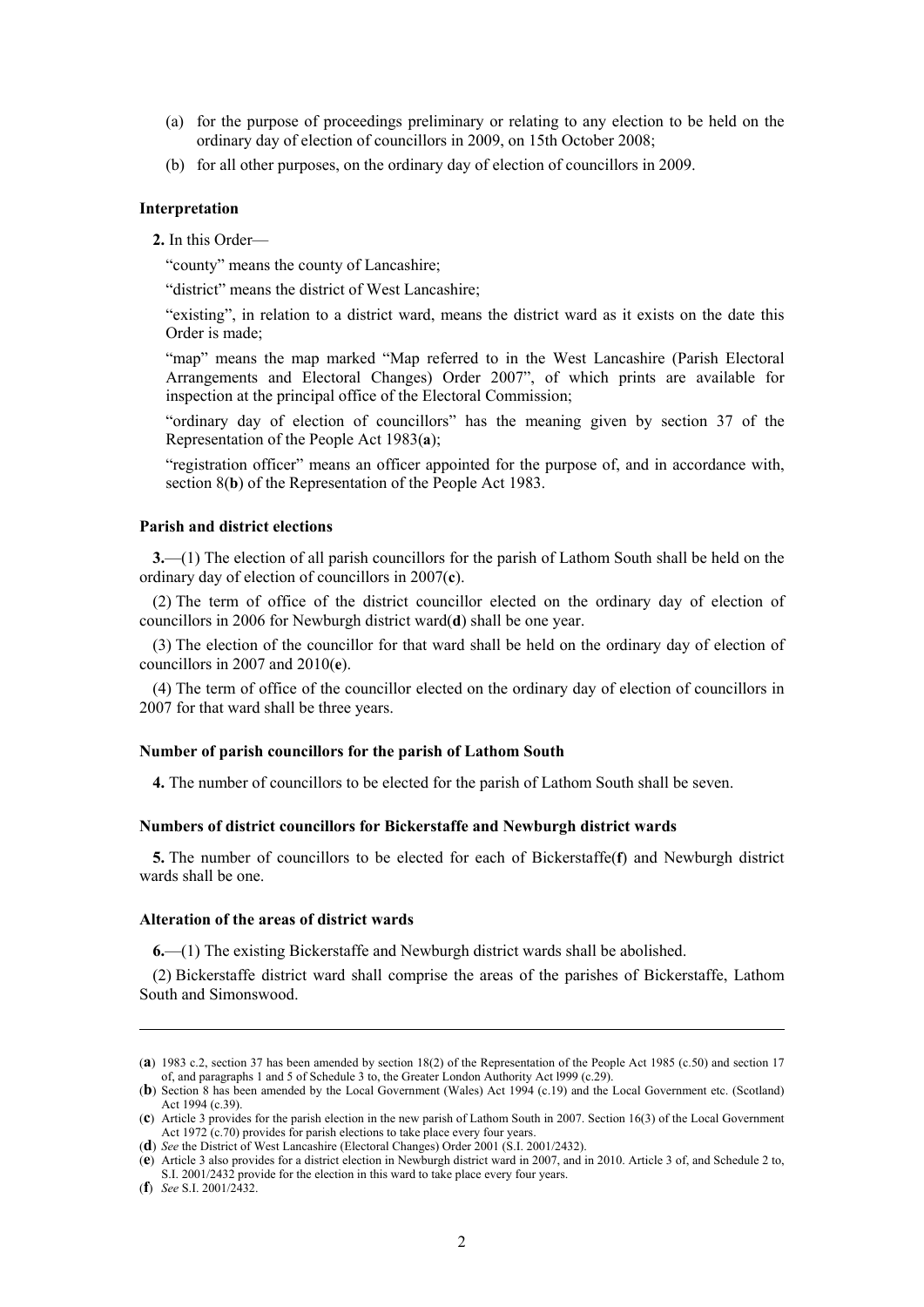(3) Newburgh district ward shall comprise the areas of the parishes of Lathom and Newburgh.

(4) The area coloured and designated by the letter "A" on the map shall cease to be part of Derby district ward(**a**).

(5) The area coloured and designated by the letter "B" on the map shall cease to be part of Skelmersdale South district ward(**b**).

## **Alteration of the areas of county electoral divisions**

**7.**—(1) The area coloured and designated by the letter "A" on the map shall cease to be part of West Lancashire East county electoral division(**c**) and shall become part of West Lancashire South county electoral division(**d**).

(2) The area coloured and designated by the letter "B" on the map shall cease to be part of Skelmersdale West county electoral division(**e**) and shall become part of West Lancashire South county electoral division(**f**).

## **Map**

**8.** West Lancashire District Council shall make a print of the map available for inspection at its offices by any member of the public at any reasonable time.

## **Electoral register**

**9.** The registration officer for the district shall make such rearrangement of, or adaptation of, the register of local government electors as may be necessary for the purposes of, and in consequence of, this Order.

Sealed with the seal of the Electoral Commission on the 21st day of February 2007



*Sam Younger*  21st February 2007 Chairman of the Commission

*Jacqui Dixon*  21st February 2007 Secretary to the Commission

 $\overline{a}$ 

(**d**) *See* S.I. 2005/170.

<sup>(</sup>**a**) *See* S.I. 2001/2432.

<sup>(</sup>**b**) *See* S.I. 2001/2432.

<sup>(</sup>**c**) *See* the County of Lancashire (Electoral Changes) Order 2005 (S.I. 2005/170).

<sup>(</sup>**e**) *See* S.I. 2005/170.

<sup>(</sup>**f**) *See* S.I. 2005/170.